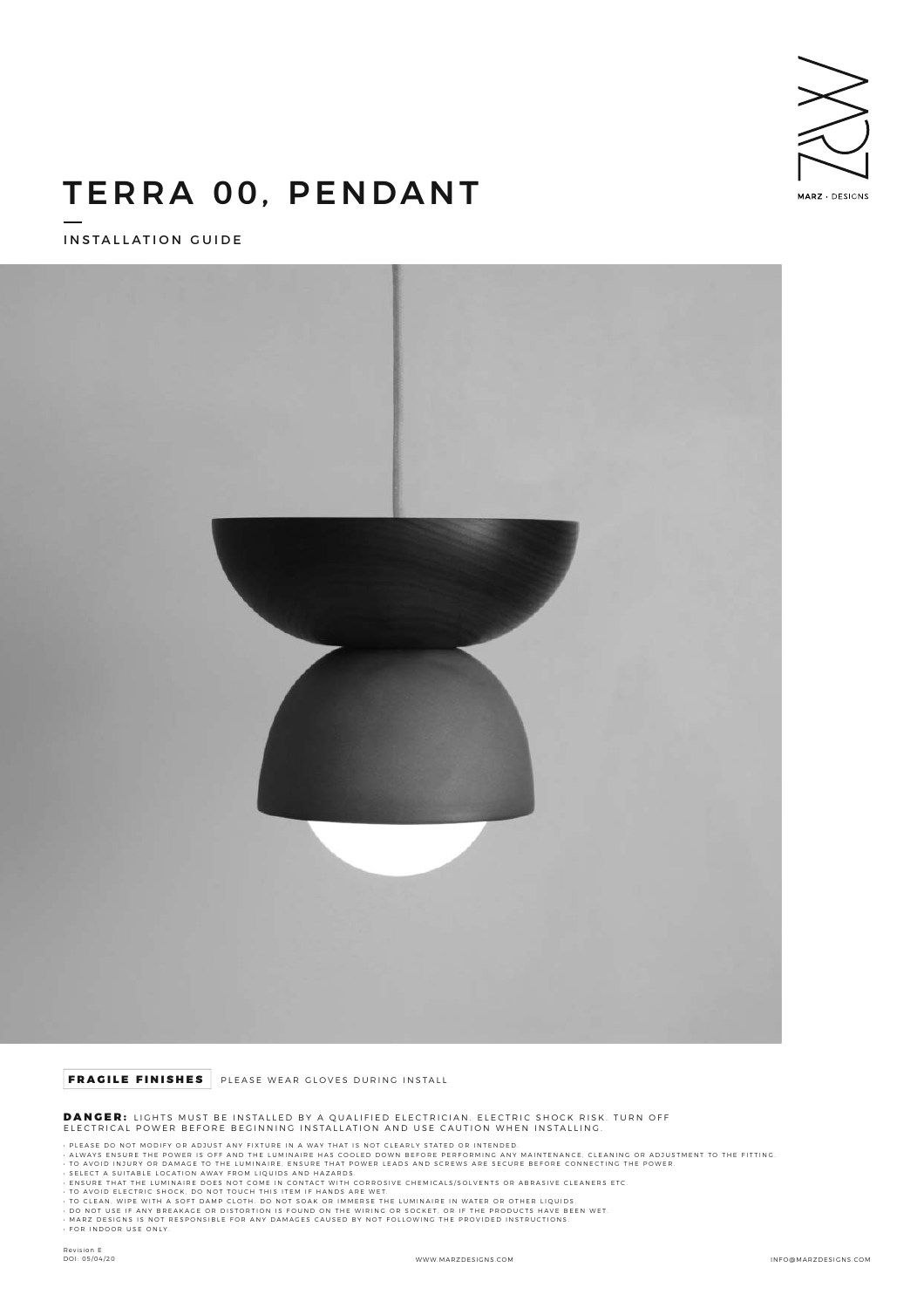# TERRA 00, PENDANT

INSTALLATION GUIDE



#### **INSTRUCTIONS**

**1.** Use Wall Anchors (not provided) to fix the Universal Mounting<br>Plate (B) to ceiling (A). Drill 65mm Hole in ceiling using holesaw<br>to allow for cable termination.

**2.** Connect electrical leads from the ceiling to the leads from<br>the pendant. Ensure the wires are secure and no bare wires are<br>exposed, using an enclosed junction box

**3.** Fully install the Canopy (D) to the ceiling over the Mounting<br>Plate (B) and secure in place with brass screw head Covers (F) supplied.

4. Fasten the Flex (C) at the preferred hanging height with the<br>Cord Grip (E). Feed additional Flex (C) through the ceiling to<br>allow for future height adjustments.